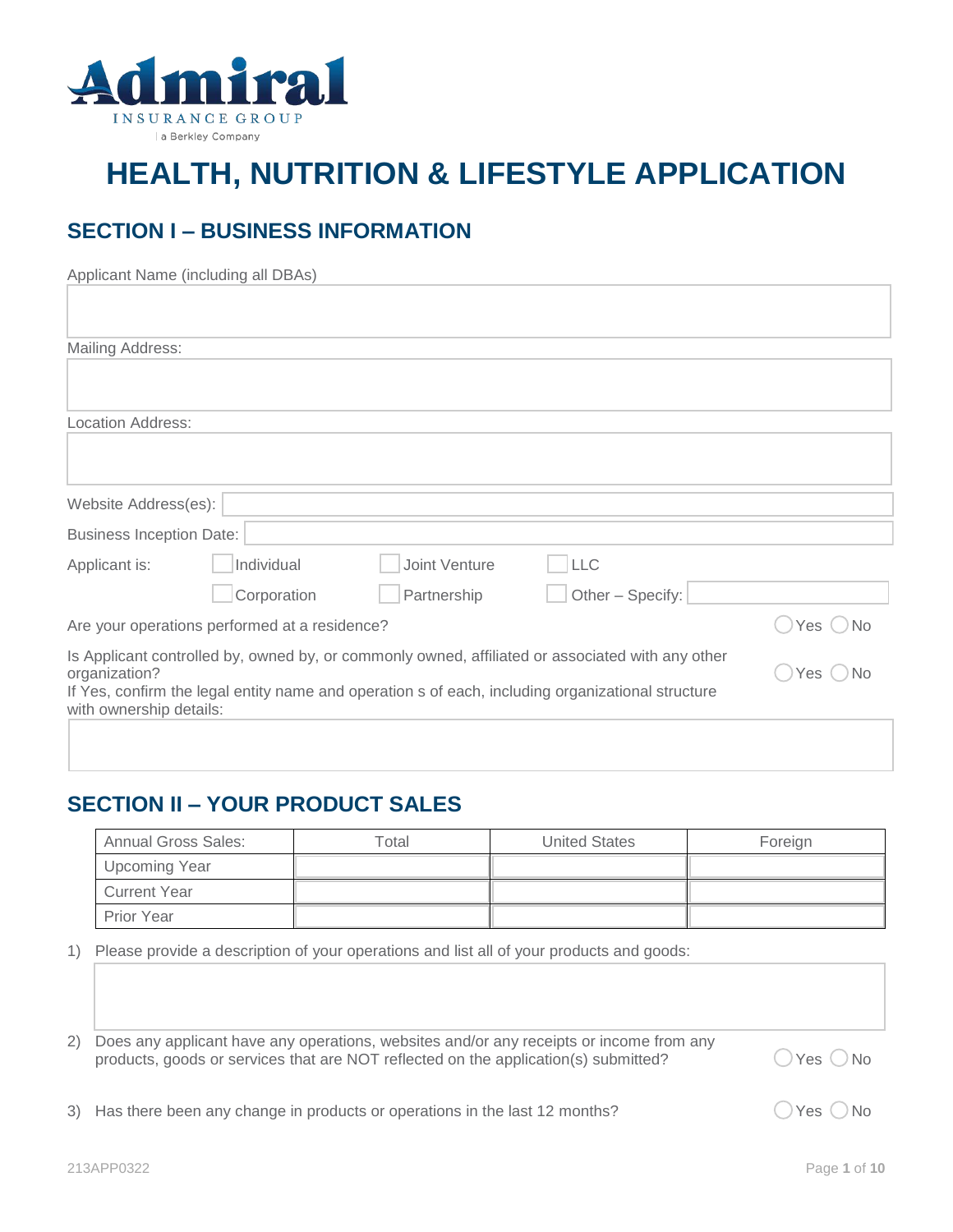| 4) |    | Please provide the percentage of total gross sales generated by the following types of products (if none, enter 0):                                                                                                                                                                  | <b>Upcoming Year</b><br>(Estimate): | <b>Prior Year</b><br>(Actual): |  |  |  |  |  |
|----|----|--------------------------------------------------------------------------------------------------------------------------------------------------------------------------------------------------------------------------------------------------------------------------------------|-------------------------------------|--------------------------------|--|--|--|--|--|
|    | a. | Caffeine exceeding 300 mg per serving (all sources)                                                                                                                                                                                                                                  | $\%$                                | $\frac{9}{6}$                  |  |  |  |  |  |
|    | b. | Cannabidiol (CBD)/hemp products                                                                                                                                                                                                                                                      | $\%$                                | $\frac{0}{0}$                  |  |  |  |  |  |
|    | C. | Electronic cigarettes, vaping devices and related accessories<br>including replacement batteries                                                                                                                                                                                     | $\%$                                | $\frac{0}{0}$                  |  |  |  |  |  |
|    |    | d. Class I & Class II Medical Products / Devices                                                                                                                                                                                                                                     | $\%$                                | $\frac{0}{0}$                  |  |  |  |  |  |
| 5) |    | Please check all of the following products that you will make or sell, or that you have made or sold in the past:<br><b>Vaping Devices</b><br>E-liquid<br>Electronic cigarettes<br><b>Replacement Batteries</b><br><b>Battery Rechargers</b><br><b>SECTION III - YOUR OPERATIONS</b> | Blunts / Smokeable Hemp             | CBD Vape Oil                   |  |  |  |  |  |
|    |    | (In this section, please check N/A if you do not perform the operations and the question doesn't apply to you)                                                                                                                                                                       |                                     |                                |  |  |  |  |  |
| 6) |    | Are you a franchise location?                                                                                                                                                                                                                                                        |                                     | Yes<br><b>No</b>               |  |  |  |  |  |
|    |    | Franchisee<br>Franchisor<br>If Yes, which are you?                                                                                                                                                                                                                                   |                                     |                                |  |  |  |  |  |
| 7) |    | Please provide a copy of the Franchise Agreement.<br>Have you had any acquisitions of companies and operations in the past 5 years?<br>If Yes, please list all:                                                                                                                      |                                     | Yes<br>Νo                      |  |  |  |  |  |
| 8) |    | Are you performing any Research and Development?<br>If Yes, please provide details:                                                                                                                                                                                                  |                                     | <b>No</b><br>Yes               |  |  |  |  |  |
|    |    | 9) Please provide the percentage of your gross sales generated by the following types of operations:                                                                                                                                                                                 |                                     |                                |  |  |  |  |  |
|    |    | a. Manufacturer - Your proprietary product formula that you manufacture in your facility                                                                                                                                                                                             |                                     | $\frac{0}{0}$                  |  |  |  |  |  |
|    | b. | Contract Manufacturer – Products that are custom developed and formulated for third parties<br>and sold under third party labels                                                                                                                                                     |                                     | $\%$                           |  |  |  |  |  |
|    | C. | Contract Manufacturer – Products made based on Applicants proprietary formula, or solely to<br>the specification of the third party customer formula and sold under third party customer labels<br>(no custom formulation)                                                           |                                     | $\frac{0}{0}$                  |  |  |  |  |  |
|    | d. | Contract Packaging – Packaging services to third parties using third party labels (no labeling<br>services)                                                                                                                                                                          |                                     | $\frac{0}{0}$                  |  |  |  |  |  |
|    |    | e. Contract Labeling – Offering custom labeling services to third parties and sold under third party<br>labels                                                                                                                                                                       |                                     | $\frac{0}{0}$                  |  |  |  |  |  |
|    | t. | Wholesale / White Label - Your proprietary formulated and manufactured products sold in bulk<br>under labels of others                                                                                                                                                               |                                     | $\frac{0}{0}$                  |  |  |  |  |  |
|    | g. | Distributor – Products of others sold under labels of others on behalf of others                                                                                                                                                                                                     |                                     | $\frac{0}{0}$                  |  |  |  |  |  |
|    | h. | Importer - Directly Importing Ingredients or Finished Products<br>(Note: Applicants that have products drop shipped directly to your customers without physical<br>possession will no longer qualify for the HNL Program.)                                                           |                                     | $\%$                           |  |  |  |  |  |
|    | i. | Retailer (Own Label) - Products sold under your own label or brand                                                                                                                                                                                                                   |                                     | $\frac{0}{0}$                  |  |  |  |  |  |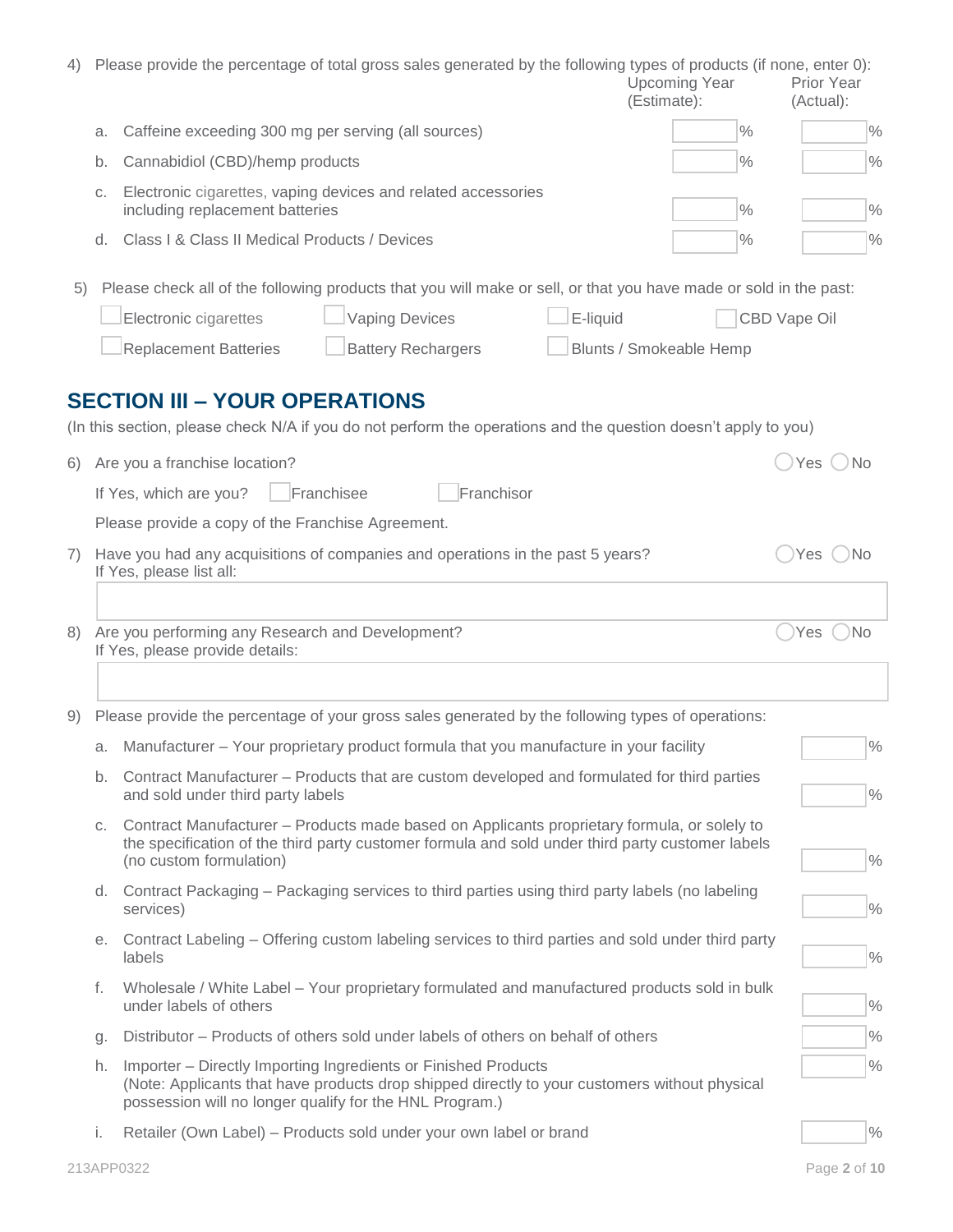| j. | Retailer - Products of others sold under label of others                                                                                                                                                                                                                                                                                                                         |                     |           | $\%$          |
|----|----------------------------------------------------------------------------------------------------------------------------------------------------------------------------------------------------------------------------------------------------------------------------------------------------------------------------------------------------------------------------------|---------------------|-----------|---------------|
| k. | Extractor - Hemp or other                                                                                                                                                                                                                                                                                                                                                        |                     |           | $\frac{0}{0}$ |
| L. | Grower - Hemp                                                                                                                                                                                                                                                                                                                                                                    |                     |           | $\frac{0}{0}$ |
|    | m. Other (please describe):                                                                                                                                                                                                                                                                                                                                                      |                     |           | $\frac{0}{0}$ |
|    | 10) If you are a Manufacturer or Retailer – (Own Label), please answer the following questions:                                                                                                                                                                                                                                                                                  |                     | N/A       |               |
|    | a. Have you or will you use ingredients imported from foreign suppliers?                                                                                                                                                                                                                                                                                                         | Yes                 | <b>No</b> |               |
|    | If yes, list the Countries of Origin:                                                                                                                                                                                                                                                                                                                                            |                     |           |               |
| b. | Do you contract the manufacturing of your product to others?                                                                                                                                                                                                                                                                                                                     | Yes                 | <b>No</b> |               |
|    | If Yes, please provide the manufacturer's name and physical address:                                                                                                                                                                                                                                                                                                             |                     |           |               |
|    |                                                                                                                                                                                                                                                                                                                                                                                  |                     |           |               |
|    | 11) If you are a Wholesaler / White Labeler - (your proprietary formulated and manufactured<br>products sold in bulk under labels of others), please answer the following questions:                                                                                                                                                                                             |                     | N/A       |               |
| a. | Are you cGMP compliant?                                                                                                                                                                                                                                                                                                                                                          | Yes $()$            | <b>No</b> |               |
| b. | Do you provide a Certificate of Analysis to your customers upon delivery of the<br>finished product?                                                                                                                                                                                                                                                                             | Yes $\left(\right)$ | No        |               |
| С. | Do you maintain batch records on file that document production details for each lot<br>of finished product?                                                                                                                                                                                                                                                                      | Yes $\bigcirc$      | ' No      |               |
| d. | Do you confirm your customers carry their own liability coverage and obtain a certificate<br>of liability insurance?                                                                                                                                                                                                                                                             | Yes                 | N0        |               |
|    | 12) If you are a <b>Contract-Manufacturer</b> – (Products that are custom developed and formulated for<br>third parties and sold under third party labels / Products made based on Applicants' proprietary<br>formula, or solely to the specification of the third party customer formula and sold under third party<br>customer labels), please answer the following questions: |                     | N/A       |               |
| a. | Are you offering any product development or custom formulation services to third party<br>customers?                                                                                                                                                                                                                                                                             | Yes                 | N0        |               |
|    | If Yes, confirm the credentials and experience of individuals signing off on formulation<br>specifications:                                                                                                                                                                                                                                                                      |                     |           |               |
|    |                                                                                                                                                                                                                                                                                                                                                                                  |                     |           |               |
| b. | Are you creating / designing original labels, warnings, instructions for use or any<br>other regulatory required wording for others?                                                                                                                                                                                                                                             | Yes                 | No        |               |
|    | If Yes, confirm the credentials and experience of individuals signing off on label specifications,<br>including name of the law firm if one is used:                                                                                                                                                                                                                             |                     |           |               |
|    |                                                                                                                                                                                                                                                                                                                                                                                  |                     |           |               |
| С. | Does your team have a minimum of three years of experience in the contract manufacturing,<br>formulating, and labeling field?                                                                                                                                                                                                                                                    | Yes $(\ )$          | No        |               |
| d. | What percentage of total sales are from products sold under labels of others?                                                                                                                                                                                                                                                                                                    |                     |           | $\frac{0}{0}$ |
| е. | Do you have written contracts or manufacturing agreements in place with your clients?                                                                                                                                                                                                                                                                                            | Yes                 | No        |               |
|    | If Yes, do they contain mutual indemnification wording?                                                                                                                                                                                                                                                                                                                          | Yes                 | No.       |               |
| f. | Do you confirm that your customers carry their own Product Liability coverage for products<br>sold under their own label?                                                                                                                                                                                                                                                        | Yes                 | No        |               |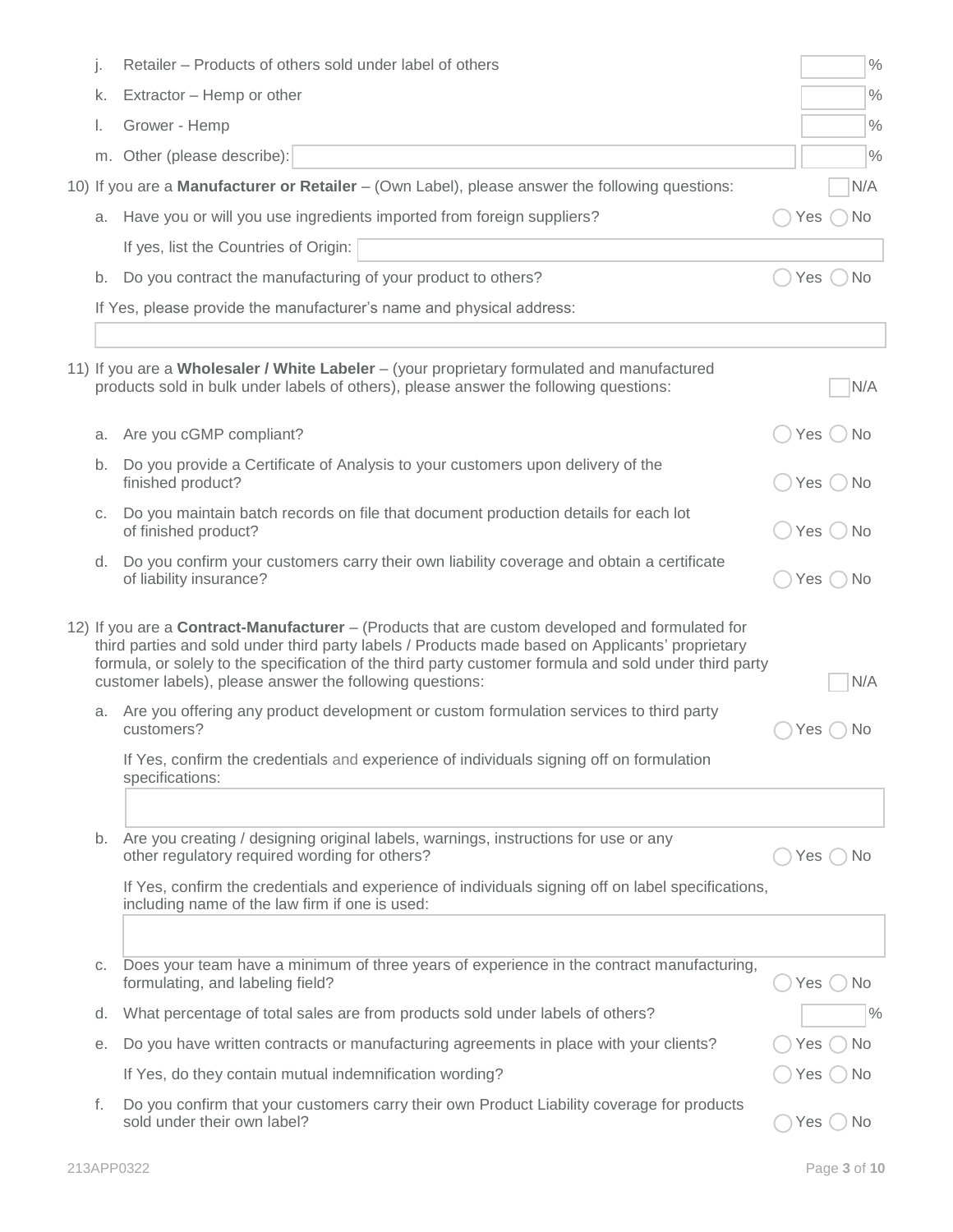| g. Do you confirm that your customers have formal, written product recall procedures in place? $\bigcirc$ Yes $\bigcirc$ No |  |  |
|-----------------------------------------------------------------------------------------------------------------------------|--|--|
|                                                                                                                             |  |  |

|  |  |  |  |  | h. Please provide a list of the products you will be manufacturing for others: |
|--|--|--|--|--|--------------------------------------------------------------------------------|
|--|--|--|--|--|--------------------------------------------------------------------------------|

| i. | Do you provide Certificates of Analysis to your customers upon delivery of the finished<br>product?                                     | Yes()<br>Nο      |
|----|-----------------------------------------------------------------------------------------------------------------------------------------|------------------|
| j. | Please confirm the number of customers for whom you provide contract manufacturing<br>services:                                         |                  |
|    | 13) If you are a <b>Contract Packager / Contract Labeler</b> – please answer the following questions:                                   | N/A              |
| a. | Do you have a written contract with each customer that includes hold harmless<br>and indemnification agreements in your favor?          | Yes (<br>No.     |
|    | b. Are you responsible for developing warnings, instructions for use, or any other regulatorily<br>required wording?                    | Yes (<br>No.     |
| C. | Do you purchase Professional E&O coverage for possible financial damages due to errors<br>and omissions on your part?                   | Yes()<br>No.     |
| d. | Please provide the number of customers for whom you provide contract packaging and<br>labeling services:                                |                  |
|    | 14) If you are an Importer, please provide the following information:                                                                   | N/A              |
| a. | Please list the countries of origin:                                                                                                    |                  |
| b. | Are you importing any products?                                                                                                         | Yes \<br>No      |
|    | If yes, can you confirm all products imported into the US are tested in the U.S. with<br>proper quality assurance and quality controls? | No<br>Yes        |
|    | c. Are all products shipped from the U.S.?                                                                                              | Yes<br>No.       |
|    | 15) If you are a Retailer, please provide the following information:                                                                    | N/A              |
| a. | Name and address of manufacturers/suppliers:                                                                                            |                  |
| b. | Please list details on Quality Control/Quality Assurance in place:                                                                      |                  |
|    |                                                                                                                                         |                  |
| С. | Are manufacturers/suppliers cGMP compliant?                                                                                             | No<br>Yes        |
| d. | Are agreements in place?                                                                                                                | No.<br>Yes       |
| е. | Do your suppliers provide you with Certificates of Insurance?                                                                           | .No<br>Yes       |
|    | If Yes, are they named as an Additional Insured?                                                                                        | No<br>Yes        |
| f. | Are inventory records kept?                                                                                                             | No<br>Yes        |
| g. | Are there recall procedures in place by you or the manufacturer?                                                                        | No.<br>Yes       |
|    | 16) Vape exposure (including CBD vape products), please provide the following information:                                              | N/A              |
| a. | Name and address of manufacturer:                                                                                                       |                  |
| b. | Are you aware of the PACT ACT for Vape Products?                                                                                        | Yes<br><b>No</b> |
|    | Do you comply with the PACT ACT?                                                                                                        | Yes<br>'No       |
|    | 213APP0322                                                                                                                              | Page 4 of 10     |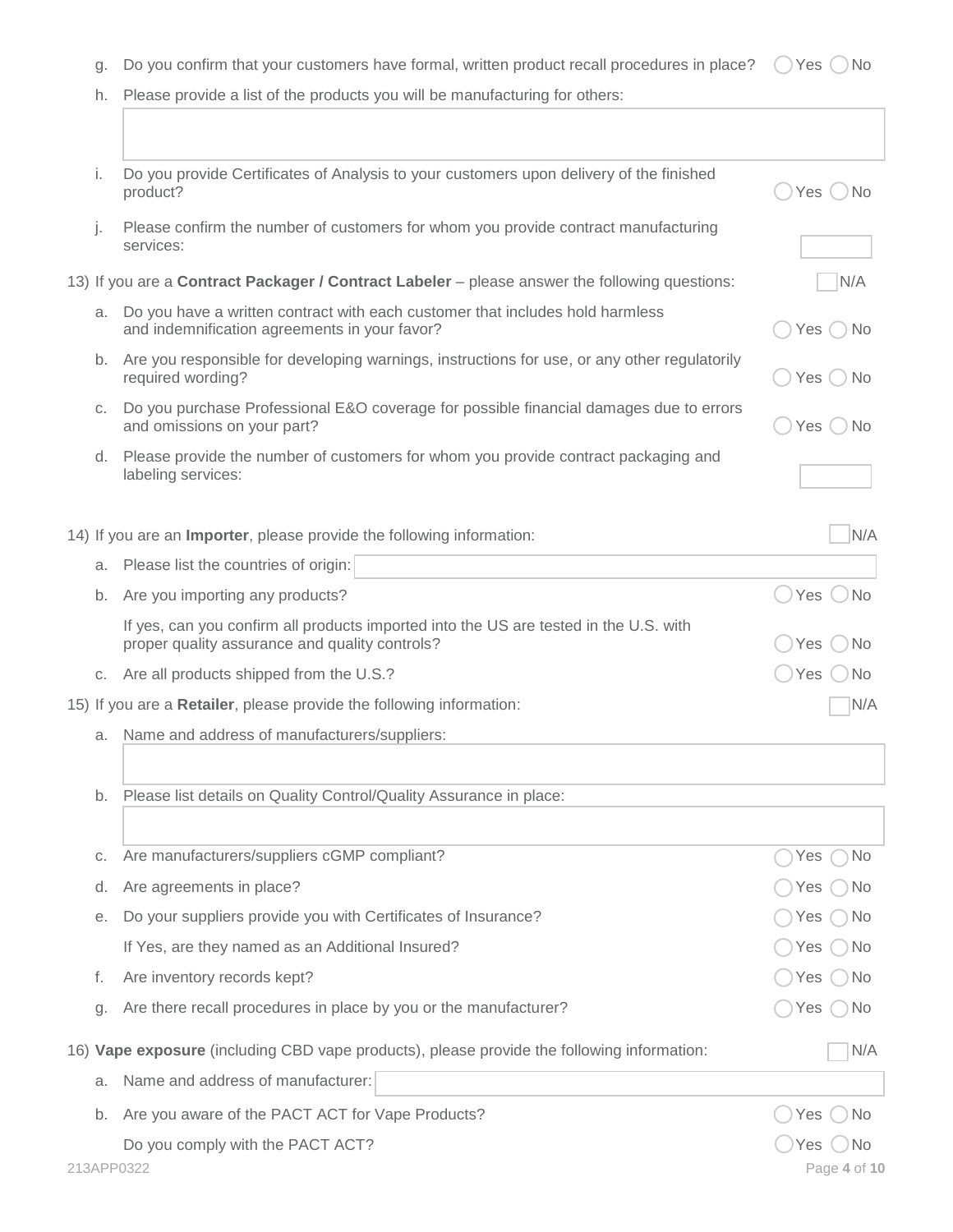c. Please provide the gross sales of each of the following types of vape products:

|    | Vape Devices                                                                                                                                                 | \$             |           |
|----|--------------------------------------------------------------------------------------------------------------------------------------------------------------|----------------|-----------|
|    | Cartridges                                                                                                                                                   | \$             |           |
|    | E-liquids                                                                                                                                                    | \$             |           |
|    | <b>Batteries</b>                                                                                                                                             | \$             |           |
|    | Other:                                                                                                                                                       | $\$\$          |           |
| d. | Are products UL8139 compliant?                                                                                                                               | Yes            | No.       |
| е. | Are E-liquids sold in childproof containers?                                                                                                                 | Yes            | No.       |
| f. | Are E-liquid products CBD only, confirmed to have no nicotine or tobacco?                                                                                    | Yes            | No.       |
| g. | Do battery chargers have auto safety cut-off to prevent overcharging?                                                                                        | Yes            | No.       |
| h. | Are there any replacement batteries?                                                                                                                         | Yes            | No.       |
|    | If Yes, are they equipped with a protection circuit to prevent thermal runaway?                                                                              | Yes            | No        |
|    | 17) If you are performing extraction/processing, please answer the following questions:                                                                      |                | N/A       |
| a. | Are you performing any extraction operations?                                                                                                                | Yes $\bigcirc$ | <b>No</b> |
|    | If No, please provide the name and address of the company extracting<br>and skip to question 18:                                                             |                |           |
|    |                                                                                                                                                              |                |           |
|    | If Yes, please answer questions 17 b-m.                                                                                                                      |                |           |
| b. | Will there be any residential operations?                                                                                                                    | Yes            | l No      |
| C. | What method of extraction will be used?                                                                                                                      |                |           |
| d. | Is the equipment used for extraction certified commercial equipment that is certified<br>and tested for its intended use?                                    | Yes            | ΙNο       |
| е. | Will the equipment be operated by certified technicians or engineers?<br>If No, who is operating and what experience do they have?                           | Yes            | ۱No       |
|    |                                                                                                                                                              |                |           |
| f. | Will the hemp be tested for metals, pesticides, THC levels, and solvent residue?                                                                             | Yes            | )No       |
| g. | What solvents will be used in the process?                                                                                                                   |                |           |
| h. | Does the extraction facility comply with Class 1, Division 2 electrical requirements?                                                                        | Yes            | )No       |
| i. | Are you in compliance with all regulations, laws and ordinances that involve the use,<br>storage, handling and disposal of any gases used in the operations? | Yes ()No       |           |
| j. | Is your extraction facility in compliance with state and local fire codes for this type of<br>business?                                                      | Yes            | No.       |
| k. | Is the extraction done in a fireproof contained area?                                                                                                        | Yes            | No        |
| I. | Does the location where you are manufacturing require a business license?                                                                                    | Yes            | N0        |
|    | If Yes, have you obtained one?                                                                                                                               | Yes            | No.       |
|    | m. Are you the sole occupant of the building?                                                                                                                | Yes            | No        |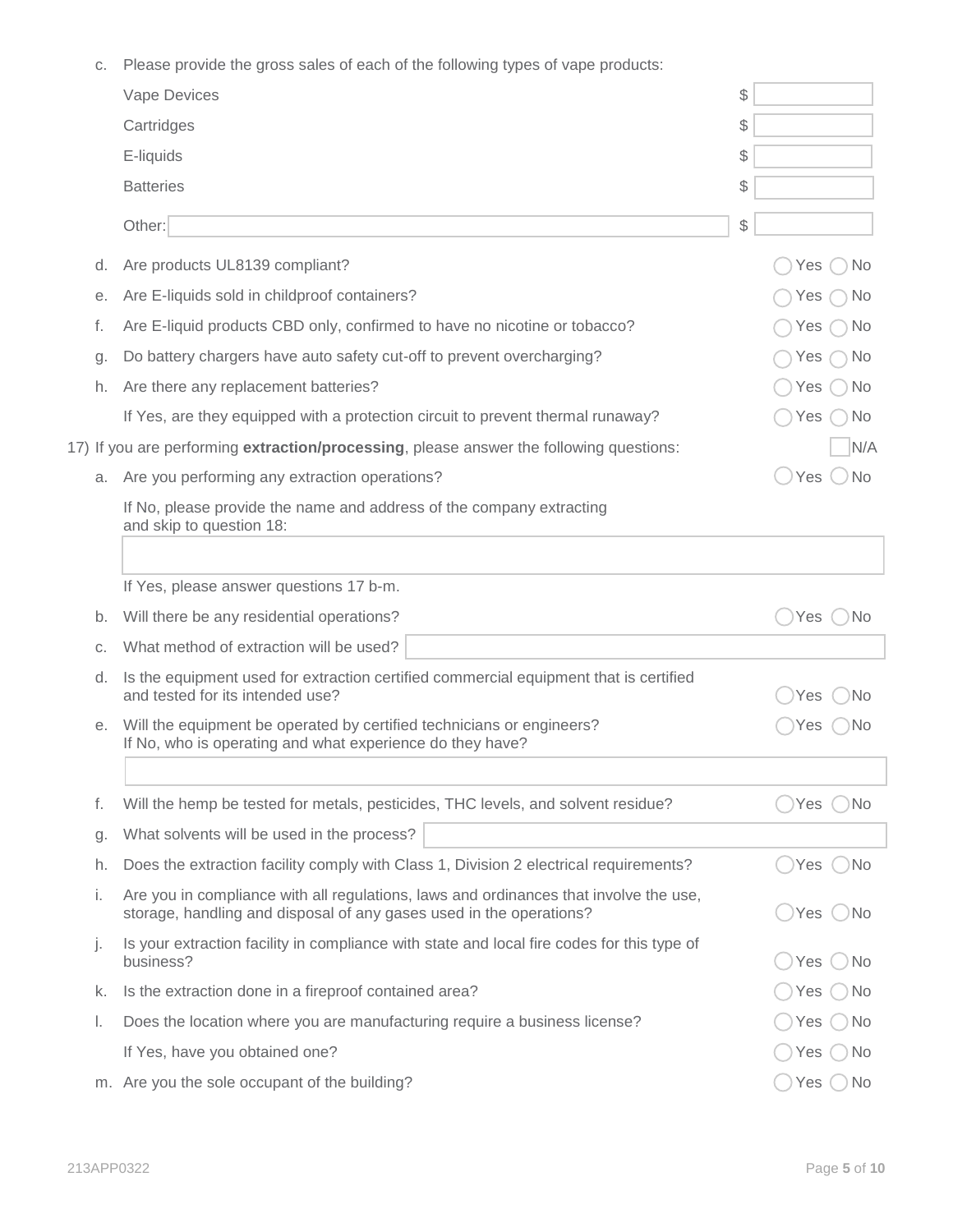|    | 18) If you are a Grower, please answer the following questions:                                                                                                                                                                    |            | N/A          |
|----|------------------------------------------------------------------------------------------------------------------------------------------------------------------------------------------------------------------------------------|------------|--------------|
| а. | Will operations include growing or cultivating in any of the following? (Check all that apply)                                                                                                                                     |            |              |
|    | Indoor<br>Outdoor<br>Greenhouse                                                                                                                                                                                                    |            |              |
| b. | Do you have a license to grow hemp?                                                                                                                                                                                                | Yes        | $( )$ No     |
| С. | Are you also selling any consumer products containing hemp or CBD?                                                                                                                                                                 | Yes        | ) No         |
| d. | Do you provide Certificate of Analysis to your customers to confirm product purity<br>and the THC content?                                                                                                                         | Yes        | 'No          |
| е. | Is THC content more than 0.3%?<br>(Note: If answered "Yes" to this question, coverage will not be available.)                                                                                                                      | Yes        | ( )No        |
| f. | Do your farming operations include extracting on site?                                                                                                                                                                             |            | Yes ()No     |
| g. | Please provide a complete Named Insured list:                                                                                                                                                                                      |            |              |
|    |                                                                                                                                                                                                                                    |            |              |
|    | 19) If you manufacture or sell Class I & Class II Medical Products / Devices, please answer the<br>following questions:                                                                                                            |            | N/A          |
| a. | Are you a member of MDMA? CLICK HERE to see MDMA website                                                                                                                                                                           | Yes        | ) No         |
| b. | Is your device used as a component part of someone else's end product / device?<br>If Yes, please list products you manufacture that are a component of others end<br>products / device:                                           | <b>Yes</b> | ) No         |
|    |                                                                                                                                                                                                                                    |            |              |
| C. | Do you advertise your product directly to consumers / patients?                                                                                                                                                                    | Yes        | ∣No          |
| d. | Do you have any past or present association with any of the products listed: Latex Gloves,<br>Breast Implants, Hip, Knee, Spinal Devices or Implants, DEHP, Pedicle Screws, IUD<br><b>Devices Animal / Human Derived Products?</b> | Yes        | No.          |
| е. | Do you manufacture products for others to sell under the label of others?                                                                                                                                                          | Yes        | No.          |
| f. | Do you employ licensed medical professionals to sell, design or offer instruction related to<br>the use of your product?                                                                                                           |            | Yes ( )No    |
| g. | Do you repair or install your products?                                                                                                                                                                                            | Yes        | $\bigcap$ No |
| h. | Are Material Data Safety Sheets and Scheduled Maintenance Procedures issued to each<br>customer?                                                                                                                                   | Yes        | ) No         |
|    | <b>SECTION IV - DELTA-8</b>                                                                                                                                                                                                        |            |              |
|    | 20) Is Delta-8 directly extracted form legally cultivated hemp?                                                                                                                                                                    | Yes        | ⊃No          |
|    | 21) Is the THC below .3 percent?                                                                                                                                                                                                   | Yes        | .) No        |
|    | 22) Is Delta-8 being sold where regulated, tested and labeled THC products are available?                                                                                                                                          | Yes        | -)No         |
|    | 23) Have you received a favorable legal opinion regarding the sale of Delta-8 in your state?                                                                                                                                       | Yes        | ⊇No          |
|    |                                                                                                                                                                                                                                    |            |              |

### **SECTION V – YOUR QUALITY CONTROL AND REGULATORY COMPLIANCE**

24) Product Withdrawal/Product recall:

a. Do you have a formal written product recall procedure?  $\bigcirc$  Yes  $\bigcirc$  Yes  $\bigcirc$  No If No, when do you plan to have one in place? Date: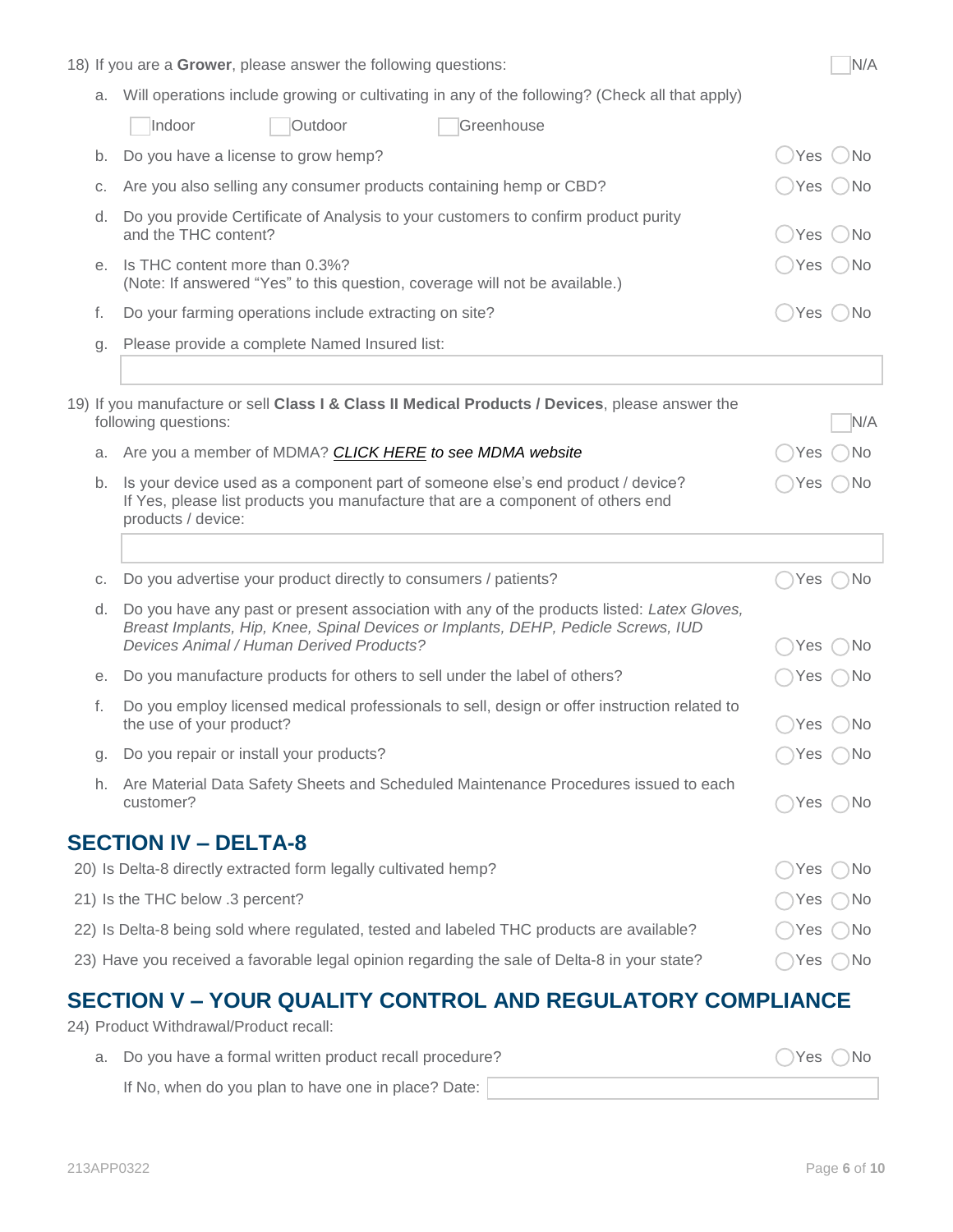| b. Have you voluntarily or involuntarily recalled or withdrawn, or are you considering |
|----------------------------------------------------------------------------------------|
| recalling or withdrawing any products for any reason?                                  |

 $\bigcirc$  Yes  $\bigcirc$  No

If Yes, please provide details:

|                                                                                                                                                    | 25) Current Practices or Your Specified Industry Equivalent:<br>a. Are you fully compliant with FDA Current Good Manufacturing Practices (cGMP)?                 |                        |  |  |
|----------------------------------------------------------------------------------------------------------------------------------------------------|------------------------------------------------------------------------------------------------------------------------------------------------------------------|------------------------|--|--|
|                                                                                                                                                    | If No, when do you plan to have it in place? Date:                                                                                                               |                        |  |  |
| b.                                                                                                                                                 | Are you compliant with Food, Drug & Cosmetic Act 21 CFR 111?                                                                                                     | <b>No</b><br>Yes (     |  |  |
| C.                                                                                                                                                 | Have you been Certified cGMP Compliant?<br>If Yes, please list the Accredited Certifying Body along with the date of certification:                              | Yes<br>No.             |  |  |
|                                                                                                                                                    |                                                                                                                                                                  |                        |  |  |
|                                                                                                                                                    | 26) Quality Assurance Program (QAP)/Quality Control Program (QCP):                                                                                               |                        |  |  |
|                                                                                                                                                    | a. Have you attained an ISO 9000, QS 9000 or similar third party certification for<br>your quality systems?                                                      | Yes ONo                |  |  |
|                                                                                                                                                    | Please list any and all others:                                                                                                                                  |                        |  |  |
|                                                                                                                                                    |                                                                                                                                                                  |                        |  |  |
| b.                                                                                                                                                 | Do you have a formal written Quality Assurance Program/Quality Control Program,<br>including writing Standard Operating Procedures that control your operations? | $Yes \bigcirc$ No      |  |  |
| C.                                                                                                                                                 | Please provide name, title and contact information (email/phone) for Quality<br>Assurance Program/Quality Control Program manager:                               |                        |  |  |
|                                                                                                                                                    |                                                                                                                                                                  |                        |  |  |
|                                                                                                                                                    | 27) Are all facilities used to manufacture, process, pack, hold or store your products<br>registered with the FDA?                                               | Yes $( )$<br><b>No</b> |  |  |
|                                                                                                                                                    | <b>SECTION VI - CBD</b>                                                                                                                                          |                        |  |  |
|                                                                                                                                                    | 28) Are you making or selling any Hemp/Cannabidiol (CBD) products?<br>If No, please provide the name and address of the CBD Manufacturer and supplier:           |                        |  |  |
|                                                                                                                                                    |                                                                                                                                                                  |                        |  |  |
| a.                                                                                                                                                 | Do you have batch records on file that document production details for each<br>lot of finished products?                                                         | Yes<br>No.             |  |  |
| b.                                                                                                                                                 | Are your products certified to contain no more than 0.3% THC?                                                                                                    | Yes<br>No.             |  |  |
|                                                                                                                                                    | Is it listed on the label?                                                                                                                                       | Yes<br>$\cup$ No       |  |  |
|                                                                                                                                                    | Are your products tested and certified by a third party laboratory?                                                                                              | . ) No                 |  |  |
| C.                                                                                                                                                 |                                                                                                                                                                  | Yes (                  |  |  |
| d.                                                                                                                                                 | Do you obtain your hemp or CBD products from a licensed grower in the U.S.?                                                                                      | Yes $\bigcirc$ No      |  |  |
| (Note: If answered "No", to 28) a-d., coverage for CBD will not be available.)                                                                     |                                                                                                                                                                  |                        |  |  |
| 29) Are all of the cannabinoids contained in the products extracted from legally cultivated hemp?<br>Yes $\bigcirc$<br>No.                         |                                                                                                                                                                  |                        |  |  |
| 30) Are all of the CBD and other cannabinoid products being sold where regulated, tested, and<br>labeled THC products are available?<br>Yes<br>No. |                                                                                                                                                                  |                        |  |  |
|                                                                                                                                                    | 31) Are all the CBD and other cannabinoids contained in the products considered legal under<br>State law in your State?                                          | Yes $()$ No            |  |  |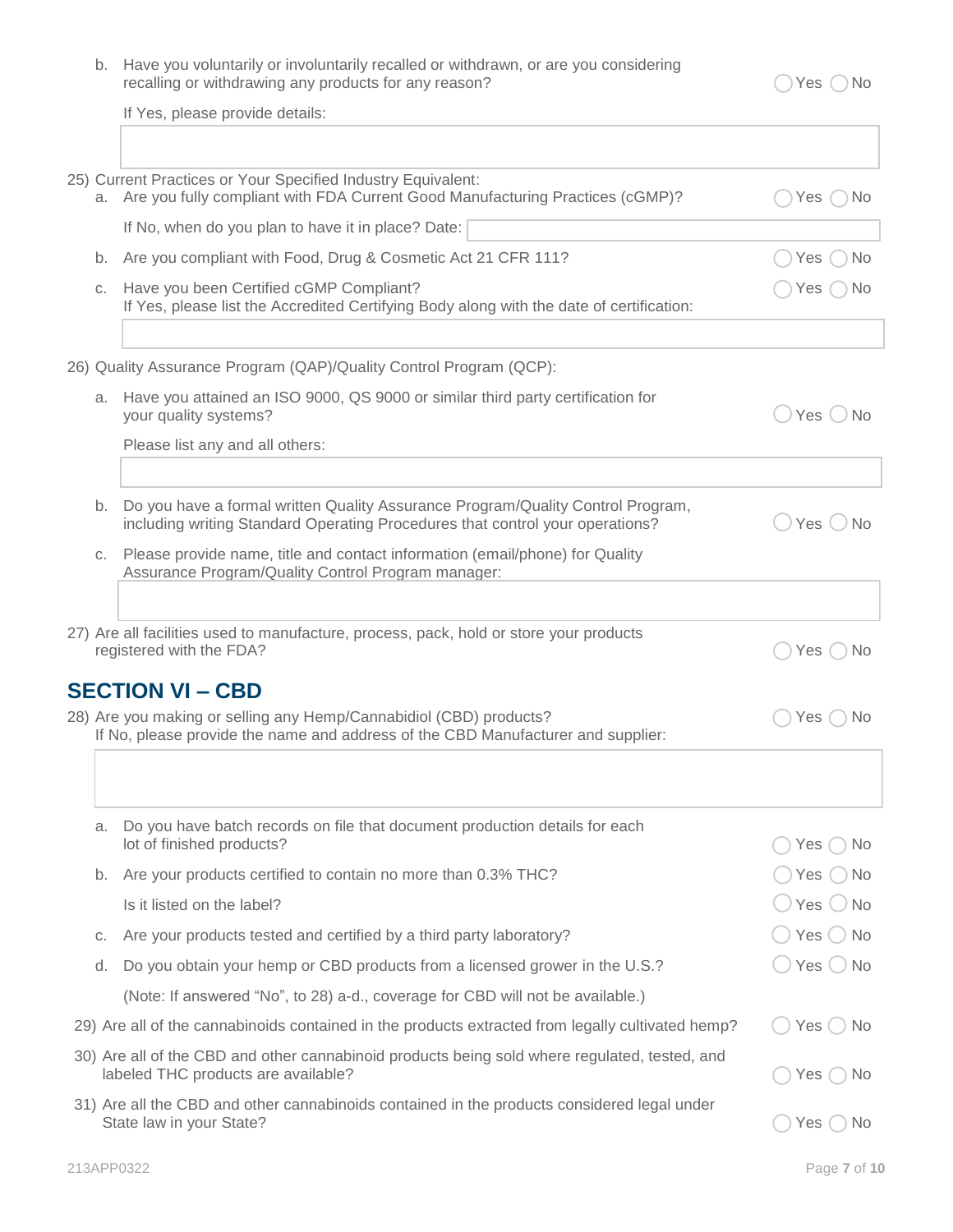| 32) Labels: |  |                                                                              |  |
|-------------|--|------------------------------------------------------------------------------|--|
|             |  | . Has legal counsel reviewed your labeling and confirmed it is in compliance |  |

|    | a. Thas legal couriser reviewed your labeling and committed it is in compilative<br>with the regulations established by the FDA and FTC?                                                                         |                              |  |
|----|------------------------------------------------------------------------------------------------------------------------------------------------------------------------------------------------------------------|------------------------------|--|
|    | b. Do all of your labels include a disclaimer that the FDA has not evaluated the claims<br>on your labels and that your products are not intended to diagnose, treat, cure or<br>prevent any disease?            | $\bigcirc$ Yes $\bigcirc$ No |  |
| C. | Are you making any structure/function claims for your products on labels, websites<br>or other marketing materials?                                                                                              | Yes (No                      |  |
| d. | Do you maintain documentation that substantiates each claim you make?                                                                                                                                            | $\bigcirc$ Yes $\bigcirc$ No |  |
| е. | Have you conducted or are you planning to conduct, human clinical trials to<br>substantiate your product claims?                                                                                                 | Yes ( )No                    |  |
|    | <b>SECTION VII - REGULATORY EVENTS</b>                                                                                                                                                                           |                              |  |
|    | 33) In the past five years, have you submitted a Serious Adverse Event Report (SAER) to the<br>FDA or has the FDA notified you of an SAER submitted directly by a health care provider,<br>firm or consumer?     | Yes ()No                     |  |
|    | If Yes, please attach a comprehensive list of all Serious Adverse Events, along with copies<br>of all reports and relevant documents.                                                                            |                              |  |
|    | 34) Do you have an SOP detailing how to identify and handle an SAER/SAE?                                                                                                                                         | Yes ONo                      |  |
|    | 35) Are you aware of any complaint or notice filed in the last three years with any<br>governmental agency or industry regulatory body, including but not limited to the FDA<br>or FTC, concerning your product? | ○Yes ○No                     |  |
|    | If Yes, please attach a detailed explanation.                                                                                                                                                                    |                              |  |
|    | 36) Have you been inspected by the FDA?                                                                                                                                                                          | Yes ()No                     |  |
|    | a. Did the FDA issue a Form 483 notifying you of any objectionable conditions?                                                                                                                                   | $\bigcirc$ Yes $\bigcirc$ No |  |
|    | If Yes, please provide a copy and your written response to the FDA.                                                                                                                                              |                              |  |
|    | b. Has FDA Form 483 been responded to with an FDA closeout letter?                                                                                                                                               | $\bigcirc$ Yes $\bigcirc$ No |  |
|    | 37) Do you comply with Prop 65 labeling requirements?                                                                                                                                                            | ◯Yes ◯No                     |  |

(Note: If the answer to the above question is "No", coverage will not be available.)

## **SECTION VIII – OPTIONAL COVERAGE ENHANCEMENTS**

#### 38) Hired & Non-Owned Auto

Please answer all of the following questions if you would like to be considered for Hired & Non-Owned Auto Liability (HNOA) coverage:

| a. | Do you have a separate Auto Liability policy for the business?                                              | $\bigcirc$ Yes $\bigcirc$ No |
|----|-------------------------------------------------------------------------------------------------------------|------------------------------|
| b. | Do you own any auto that is used in your business and is registered to your company?                        | ◯Yes ◯No                     |
|    | c. Will you have more than five employees using their personal auto for business use?                       | ◯Yes ◯No                     |
| d. | Will any vehicle be operated beyond a 50-mile radius of the business location address<br>on a weekly basis? | $\bigcirc$ Yes $\bigcirc$ No |
|    | e. Will any vehicle be used for product delivery?                                                           | ◯Yes ◯No                     |

(Note: If answered "Yes", to any of the above questions, HNOA coverage will not be available.)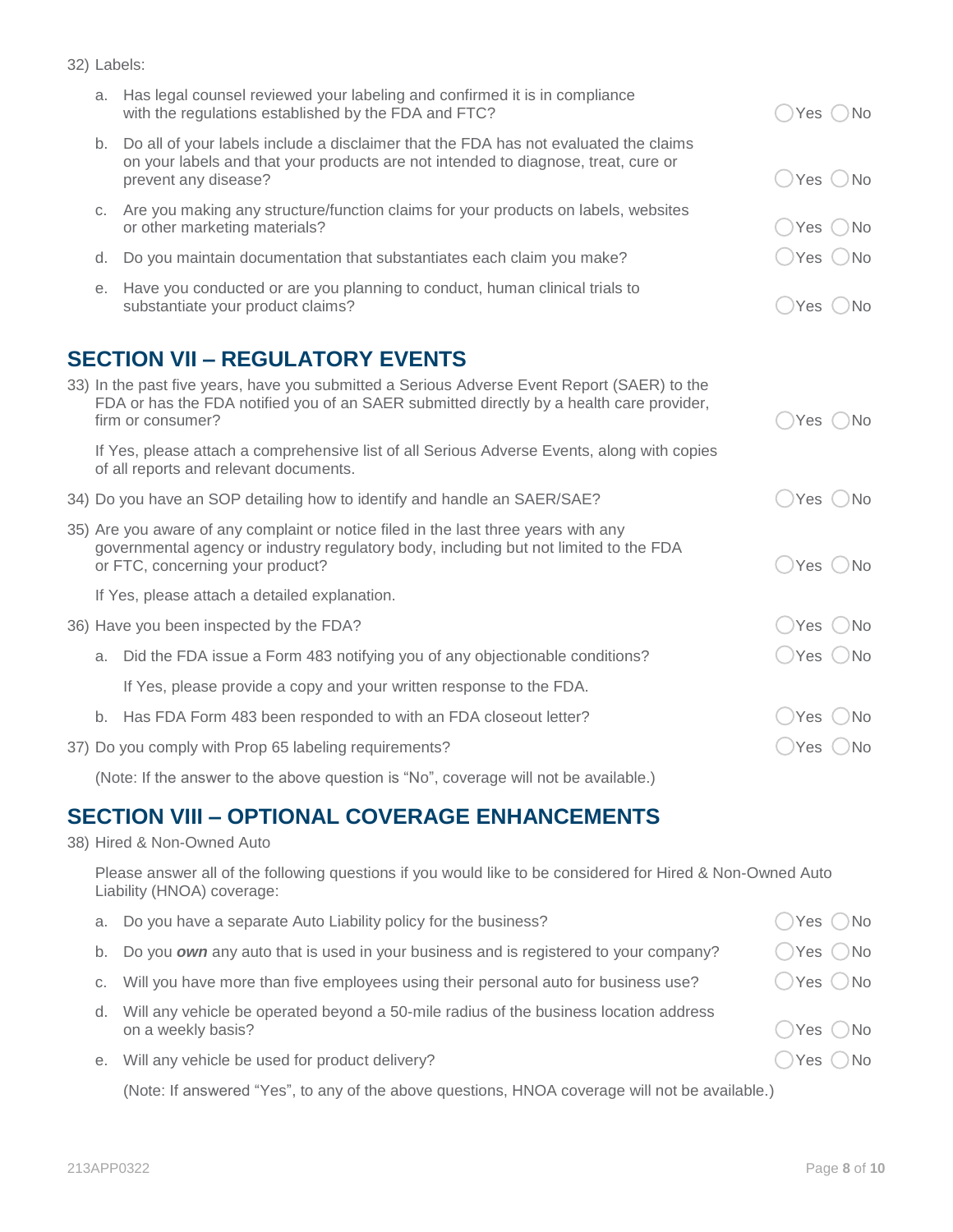Please answer all of the following questions if you would like to be considered for Cyber Liability coverage.

| a.                                                                                        | Does the company configure firewalls to restrict inbound and outbound network          |                                      |  |
|-------------------------------------------------------------------------------------------|----------------------------------------------------------------------------------------|--------------------------------------|--|
|                                                                                           | traffic to prevent unauthorized access to internal networks?                           | Yes ( ) No                           |  |
| b.                                                                                        | Does the company update (e.g., patch, upgrade) commercial software for known security  |                                      |  |
|                                                                                           | vulnerabilities per the manufacturer advice?                                           | Yes ONo                              |  |
| (Please note: If a and b are answered no, our limited cyber coverage will be unavailable) |                                                                                        |                                      |  |
|                                                                                           | Do your third-party technology service providers meet required regulatory requirements |                                      |  |
|                                                                                           | that are required by your company (e.g., PCI-DSS, HIPAA, SOX, etc.)?                   | $\bigcirc$ Yes $\bigcirc$ No         |  |
|                                                                                           | Does your website have an "online cart"?                                               | $\bigcup$ Yes $\bigcirc$ No          |  |
|                                                                                           | Do you collect medical information?<br>ii)                                             | ∩No<br><sup>1</sup> Yes <sup>1</sup> |  |
|                                                                                           |                                                                                        |                                      |  |

**(Please note: if insured has an online cart and is not PCI-DSS compliant, our limited cyber coverage will be unavailable. If the insured collects medical information, our limited cyber coverage will be unavailable)**

#### **SECTION IX – YOUR CLAIMS, LOSSES, DEMANDS FOR DAMAGES AND SIMILAR EXPERIENCES**

- 40) Have there been any insured or uninsured losses in the past five (5) years?  $\bigcirc$  Yes  $\bigcirc$  No
- 41) Are you aware of any investigation, incident, condition, circumstance, lawsuit, legal action or suspected defect in any product or work, which has resulted in or may result in demand for damages or claims against you that are not listed in the five (5) years carrier loss history?  $\bigcirc$  Yes  $\bigcirc$  No

If Yes**,** please attach a detailed explanation.

|                     | 42) Has any insurer cancelled coverage with you in the past five (5) years?<br>If Yes, please provide details including the reason why: |  |                                               |    |     |  |
|---------------------|-----------------------------------------------------------------------------------------------------------------------------------------|--|-----------------------------------------------|----|-----|--|
|                     | 43) Current Carrier (check N/A if no current coverage)                                                                                  |  |                                               |    | N/A |  |
|                     | Is your current carrier offering renewal?                                                                                               |  |                                               |    |     |  |
| Coverage Form:      | Occurrence                                                                                                                              |  | Claims-Made If Claims-Made, Retroactive Date: |    |     |  |
|                     |                                                                                                                                         |  |                                               |    |     |  |
| Limits:             | \$                                                                                                                                      |  | Deductible:                                   | \$ |     |  |
| Premium:            | S                                                                                                                                       |  | Rate:                                         | \$ |     |  |
| 44) Desired Limits: |                                                                                                                                         |  | Desired Deductible:                           |    |     |  |

**For detailed information on regulatory requirements and definitions, you may find useful references at:**

#### **[www.fda.gov](http://www.fda.gov/) and [www.ftc.gov](http://www.ftc.gov/)**

Note: Coverage will not apply to products containing ingredients banned by the FDA or any governmental body or ruling agency including but not limited to Steroids. Including any product, supplement, additive, substance, ingredient or compound controlled or banned by any governmental body or ruling agency or additions/changes to the Anabolic Steroid Control Act of 1990 including amendments thereto or the Anabolic Steroid Control Act of 2005; DMAA (Dimethylamylamine) (1.3 – Dimethylamylamine); Ephedra; Ephedrine Alkaloids; or Fenfluramine (N-Nitroso-Fenfluramine); Kratom; or Phenibut.